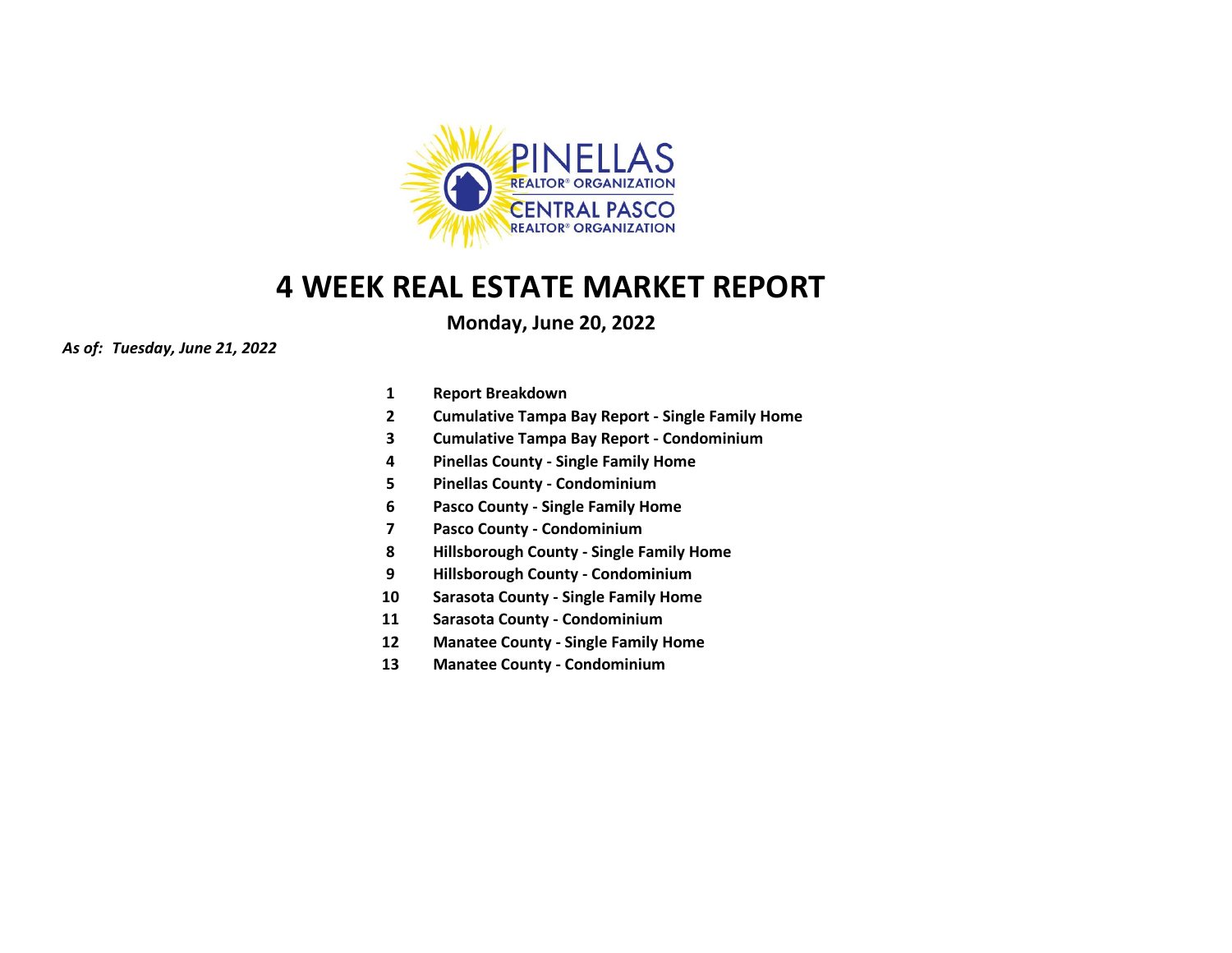

# **4 WEEK REAL ESTATE MARKET REPORT REPORT BREAKDOWN Monday, June 20, 2022**

*as of: 6/21/2022*

| Day 1         | Monday, June 20, 2022    |                              |
|---------------|--------------------------|------------------------------|
| Day 2         | Sunday, June 19, 2022    | <b>GRAPH:</b>                |
| Day 3         | Saturday, June 18, 2022  | Active - Newly listed during |
| Day 4         | Friday, June 17, 2022    | Pending - Status changed to  |
| Day 5         | Thursday, June 16, 2022  | Sold - Closed during the dat |
| Day 6         | Wednesday, June 15, 2022 | Canceled - Canceled during   |
| Day 7         | Tuesday, June 14, 2022   | Temp off Market - Status cl  |
| Day 8         | Monday, June 13, 2022    | The date ranges are n        |
| Day 9         | Sunday, June 12, 2022    | Day 1: Monday, J             |
| Day 10        | Saturday, June 11, 2022  | Day 28: Tuesday, M           |
| Day 11        | Friday, June 10, 2022    |                              |
| Day 12        | Thursday, June 9, 2022   | <b>TOTALS:</b>               |
| Day 13        | Wednesday, June 8, 2022  | 4 Weeks: The summa           |
| Day 14        | Tuesday, June 7, 2022    | ARP 22: The total at n       |
| <b>Day 15</b> | Monday, June 6, 2022     | <b>NOTE: Sold = Total so</b> |
| Day 16        | Sunday, June 5, 2022     |                              |
| Day 17        | Saturday, June 4, 2022   | <b>Market Changes</b>        |
| <b>Day 18</b> | Friday, June 3, 2022     | Day 1's New Listings,        |
| Day 19        | Thursday, June 2, 2022   | Manatee County - Single Fa   |
| <b>Day 20</b> | Wednesday, June 1, 2022  | <b>7 Day Sold Comparison</b> |
| <b>Day 21</b> | Tuesday, May 31, 2022    | Compares the sold an         |
| Day 22        | Monday, May 30, 2022     | in the prior year and        |
| <b>Day 23</b> | Sunday, May 29, 2022     |                              |
| Day 24        | Saturday, May 28, 2022   | <b>7 Day Sold Analysis</b>   |
| Day 25        | Friday, May 27, 2022     | % Changed: The varia         |
| Day 26        | Thursday, May 26, 2022   | Prior Year                   |
| Day 27        | Wednesday, May 25, 2022  | Day 8 - Da                   |
| <b>Day 28</b> | Tuesday, May 24, 2022    |                              |

## **REPORT BREAKDOWN**

**Day 3** Active - Newly listed during the date range **Day 4** Pending - Status changed to 'pending' during the date range Sold - Closed during the date range Canceled - Canceled during the date range **Day 7** Temp off Market - Status changed to 'temp' off market' during the date range The date ranges are not cumulative. Day 1: Monday, June 20, 2022 Day 28: Tuesday, May 24, 2022

### **Day 12 TOTALS:**

**Day 13** 4 Weeks: The summation of each date range (Day 1 - Day 28) **Day 14** ARP 22: The total at month end **Day 15 NOTE: Sold = Total sold in the month**

### **Day 17 Market Changes**

Day 1's New Listings, Price Increase, Price Decreases and Back on Market **Day 19** Manatee County - Single Family Home

## **Day 20 7 Day Sold Comparison**

**Day 21** Compares the sold amount and volume in the last 7 days against the same timeframe **Day 22** in the prior year and days 8 - days 14.

## **Day 24 7 Day Sold Analysis**

**Day 25** % Changed: The variance in amount and volume between day 1 - day 7 and; Day 8 - Day 14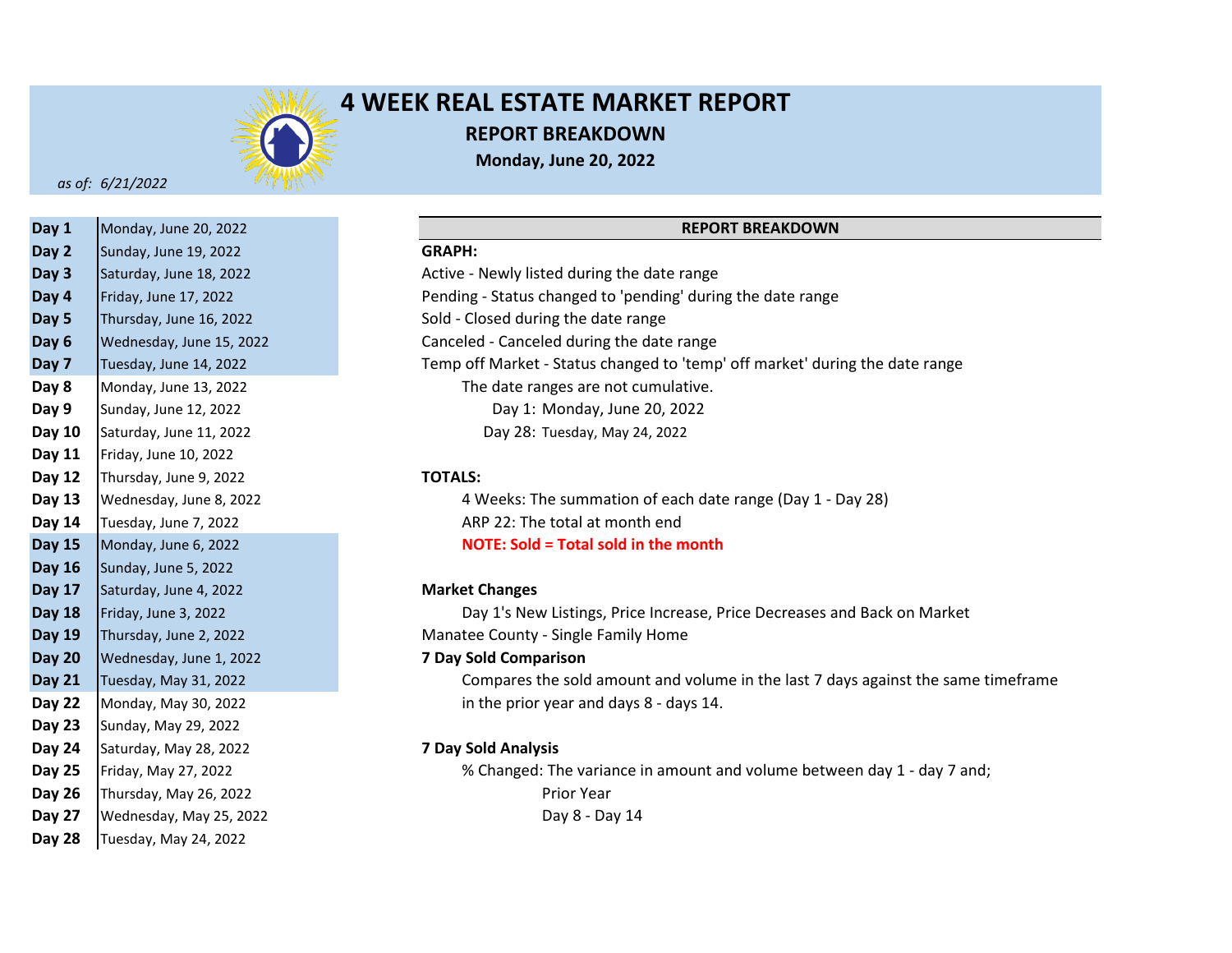

## **4 WEEK REAL ESTATE MARKET REPORT TAMPA BAY - SINGLE FAMILY HOMES Monday, June 20, 2022**

*as of: 6/21/2022*



## **7 Day Sold Comparison**

| <b>Closed in last 7 days</b> |             | #   | <b>Closed Prior Year</b> |             |
|------------------------------|-------------|-----|--------------------------|-------------|
| Monday, June 20, 2022        | 6,789,500   | 9   | Sunday, June 20, 2021    | 2,372,531   |
| Sunday, June 19, 2022        |             |     | Saturday, June 19, 2021  | 4,538,860   |
| Saturday, June 18, 2022      | 3,377,448   | 7   | Friday, June 18, 2021    | 202,403,649 |
| Friday, June 17, 2022        | 181,195,746 | 306 | Thursday, June 17, 2021  | 92,120,783  |
| Thursday, June 16, 2022      | 103,213,408 | 189 | Wednesday, June 16, 2021 | 107,115,030 |
| Wednesday, June 15, 2022     | 118,080,104 | 159 | Tuesday, June 15, 2021   | 145,471,895 |
| Tuesday, June 14, 2022       | 82,551,671  | 139 | Monday, June 14, 2021    | 145,721,669 |
|                              | 495 207 877 | 809 |                          | 699 744 417 |

| <b>Closed in last 7 days</b> |             | #   | <b>Closed Prior Year</b> |             | #    | % Changed         |                                         | #      |
|------------------------------|-------------|-----|--------------------------|-------------|------|-------------------|-----------------------------------------|--------|
| ay, June 20, 2022            | 6,789,500   | 9   | Sunday, June 20, 2021    | 2,372,531   |      | <b>Prior Year</b> | -29%                                    | $-44%$ |
| y, June 19, 2022             |             |     | Saturday, June 19, 2021  | 4,538,860   | 12   | 8 - 14 Days       | $-21%$                                  | $-26%$ |
| lay, June 18, 2022           | 3,377,448   |     | Friday, June 18, 2021    | 202,403,649 | 421  |                   |                                         |        |
| , June 17, 2022              | 181,195,746 | 306 | Thursday, June 17, 2021  | 92,120,783  | 200  |                   |                                         |        |
| day, June 16, 2022           | 103,213,408 | 189 | Wednesday, June 16, 2021 | 107,115,030 | 231  |                   | PINELLAS                                |        |
| esday, June 15, 2022         | 118,080,104 | 159 | Tuesday, June 15, 2021   | 145,471,895 | 297  |                   | <b>REALTOR® ORGANIZATION</b>            |        |
| ay, June 14, 2022            | 82,551,671  | 139 | Monday, June 14, 2021    | 145,721,669 | 289  |                   | <b>CENTRAL PASCO</b>                    |        |
|                              | 495,207,877 | 809 |                          | 699,744,417 | 1457 |                   | <b>REALTOR<sup>®</sup> ORGANIZATION</b> |        |

### *4 Weeks* 4,327 4,697 4,714 633 14,371 *\*Total sales in March* **6/20/2022 Market Changes** *% 4 Weeks Active* **ARP 22** 3,640 8,596 5,020 Sold\* Canceled Temp Off Market Pending **TOTALS**

| <b>IVIATKEL CHANGES</b> |     | $O(ZU/ZUZZ - Z_0 + VVEENS AUIVE)$ |  |
|-------------------------|-----|-----------------------------------|--|
| <b>New Listings</b>     | 205 | 5%                                |  |
| Price Increase          | 18  | 0%                                |  |
| <b>Prices Decrease</b>  | 220 | 5%                                |  |
| Back on Market*         | 67  | 11%                               |  |

*\*Back on Market can be from these sources - Pending, Temp Off Market, Cancelled and Expired Listing)*

| % Changed   |        | Ħ    |
|-------------|--------|------|
| Prior Year  | $-29%$ | -44% |
| 8 - 14 Days | $-21%$ | -26% |

**7 Day Sold Analysis**

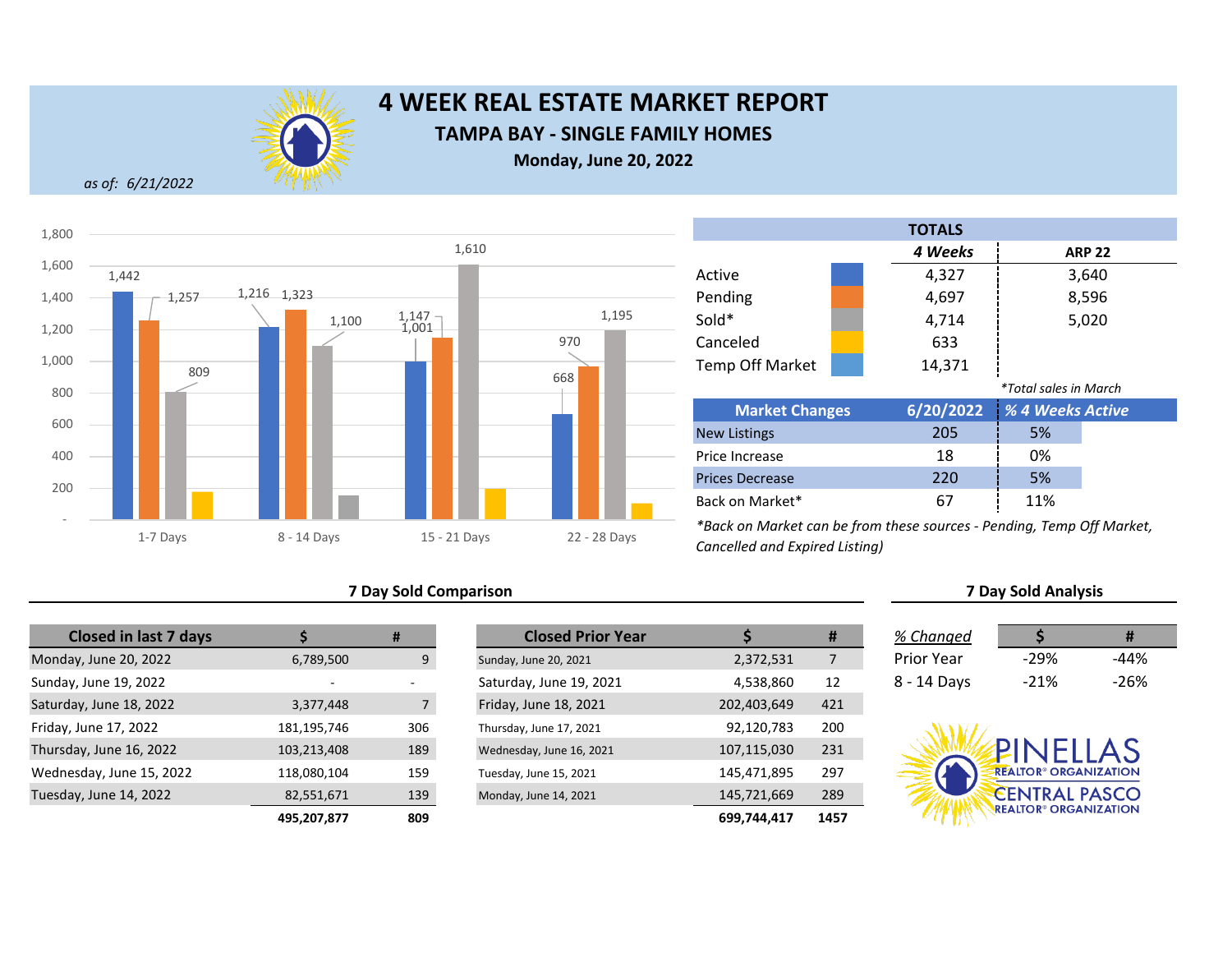

## **TAMPA BAY - CONDOMINIUM**

**Monday, June 20, 2022**

*as of: 6/21/2022*



## **7 Day Sold Comparison 7 Day Sold Analysis**

| <b>Closed in last 7 days</b> |                | #    | <b>Closed Prior Year</b> |             |  |
|------------------------------|----------------|------|--------------------------|-------------|--|
| Monday, June 20, 2022        | 12,062,800     | 10   | Sunday, June 20, 2021    | 350,000     |  |
| Sunday, June 19, 2022        | $\overline{a}$ |      | Saturday, June 19, 2021  | 331,280     |  |
| Saturday, June 18, 2022      |                |      | Friday, June 18, 2021    | 48,677,451  |  |
| Friday, June 17, 2022        | 31,771,500     | 67   | Thursday, June 17, 2021  | 28,942,987  |  |
| Thursday, June 16, 2022      | 32,703,477     | 67   | Wednesday, June 16, 2021 | 19,902,550  |  |
| Wednesday, June 15, 2022     | 23,234,182     | 50   | Tuesday, June 15, 2021   | 34,600,817  |  |
| Tuesday, June 14, 2022       | 13,381,700     | 32   | Monday, June 14, 2021    | 32,451,174  |  |
|                              | 113.153.659    | 226. |                          | 165.256.259 |  |

|                          | #                        | <b>Closed Prior Year</b> |             | #              | % Changed         |                                         |        |
|--------------------------|--------------------------|--------------------------|-------------|----------------|-------------------|-----------------------------------------|--------|
| 12,062,800               | 10                       | Sunday, June 20, 2021    | 350,000     | $\overline{2}$ | <b>Prior Year</b> | $-32%$                                  | $-47%$ |
| $\overline{a}$           | -                        | Saturday, June 19, 2021  | 331,280     | 3              | 8 - 14 Days       | $-2%$                                   | $-36%$ |
| $\overline{\phantom{0}}$ | $\overline{\phantom{a}}$ | Friday, June 18, 2021    | 48,677,451  | 128            |                   |                                         |        |
| 31,771,500               | 67                       | Thursday, June 17, 2021  | 28,942,987  | 75             |                   |                                         |        |
| 32,703,477               | 67                       | Wednesday, June 16, 2021 | 19,902,550  | 61             |                   | PINFIIAS                                |        |
| 23,234,182               | 50                       | Tuesday, June 15, 2021   | 34,600,817  | 84             |                   | <b>REALTOR® ORGANIZATION</b>            |        |
| 13,381,700               | 32                       | Monday, June 14, 2021    | 32,451,174  | 70             |                   | <b>CENTRAL PASCO</b>                    |        |
| 113,153,659              | 226                      |                          | 165,256,259 | 423            |                   | <b>REALTOR<sup>®</sup> ORGANIZATION</b> |        |

|                        |    | <b>TOTALS</b> |                              |               |  |
|------------------------|----|---------------|------------------------------|---------------|--|
|                        |    | 4 Weeks       |                              | <b>ARP 22</b> |  |
| Active                 |    | 964           |                              | 1,287         |  |
| Pending                |    | 1,111         |                              | 3,375         |  |
| Sold*                  |    | 1,196         |                              | 1,945         |  |
| Canceled               |    | 161           |                              |               |  |
| <b>Temp Off Market</b> |    | 3,432         |                              |               |  |
|                        |    |               | <i>*Total sales in March</i> |               |  |
| <b>Market Changes</b>  |    | 6/20/2022     | % 4 Weeks Active             |               |  |
| <b>New Listings</b>    |    | 36            | 4%                           |               |  |
| Price Increase         |    | 2             | 0%                           |               |  |
| <b>Prices Decrease</b> | 29 | 2%            |                              |               |  |
| Back on Market*        |    | 15            | 9%                           |               |  |

| % Changed   |        | Ħ    |
|-------------|--------|------|
| Prior Year  | $-32%$ | -47% |
| 8 - 14 Days | -2%    | -36% |

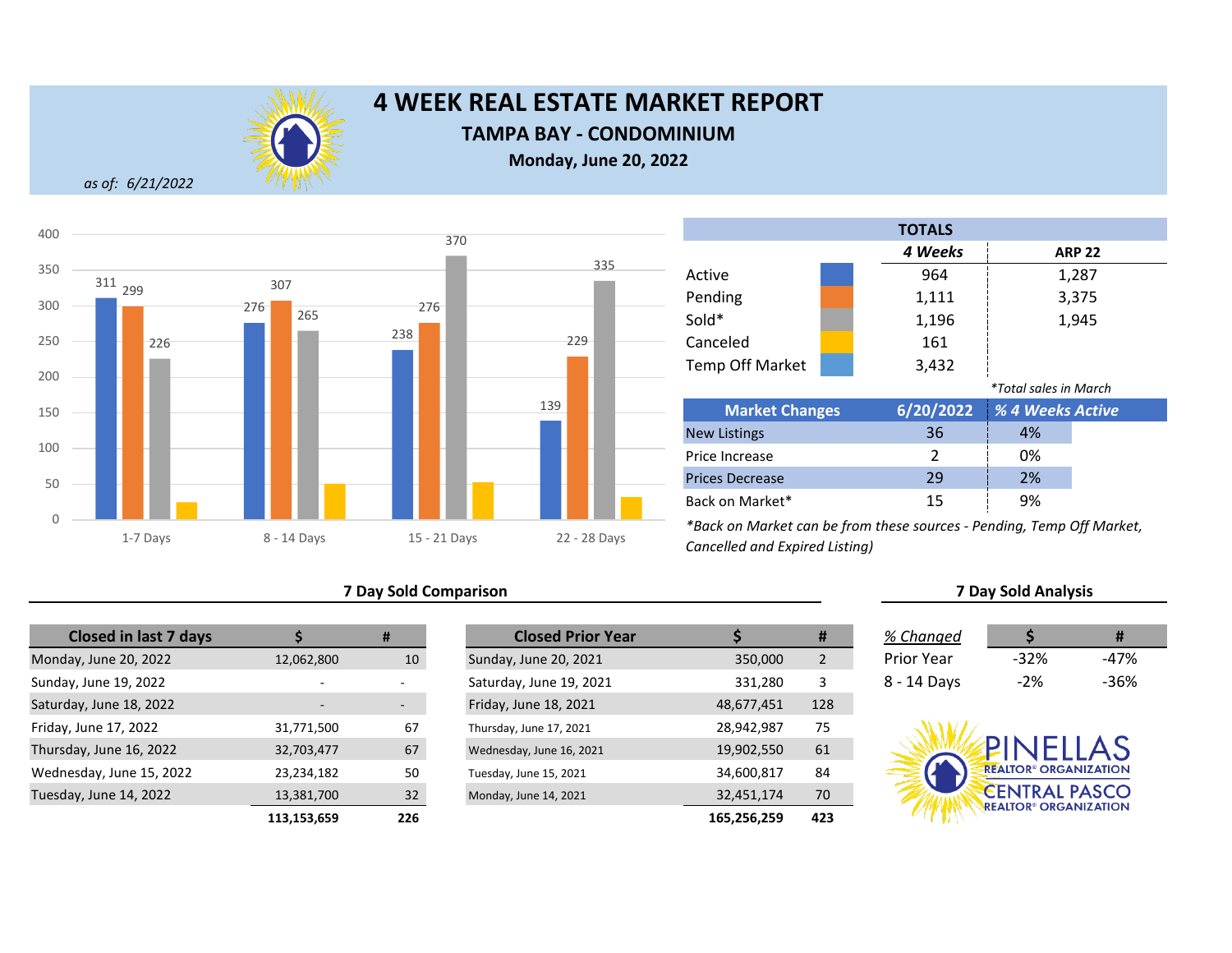

# **4 WEEK REAL ESTATE MARKET REPORT PINELLAS COUNTY - SINGLE FAMILY HOMES Monday, June 20, 2022**

*as of: 6/21/2022*



## **7 Day Sold Comparison**

| <b>Closed in last 7 days</b> |             | #   |
|------------------------------|-------------|-----|
| Monday, June 20, 2022        | 3,069,000   | 3   |
| Sunday, June 19, 2022        |             |     |
| Saturday, June 18, 2022      |             |     |
| Friday, June 17, 2022        | 48,580,111  | 72  |
| Thursday, June 16, 2022      | 14,409,750  | 30  |
| Wednesday, June 15, 2022     | 31,423,499  | 33  |
| Tuesday, June 14, 2022       | 13,832,000  | 22  |
|                              | 111 314 360 | 160 |

|                          | #                        | <b>Closed Prior Year</b> |             | #   | % Changed         |                                         | #      |
|--------------------------|--------------------------|--------------------------|-------------|-----|-------------------|-----------------------------------------|--------|
| 3,069,000                |                          | Sunday, June 20, 2021    | 1,029,551   | 3   | <b>Prior Year</b> | $-31%$                                  | $-49%$ |
| $\overline{\phantom{0}}$ |                          | Saturday, June 19, 2021  |             | 0   | 8 - 14 Days       | $-18%$                                  | $-33%$ |
|                          | $\overline{\phantom{a}}$ | Friday, June 18, 2021    | 50,874,982  | 97  |                   |                                         |        |
| 48,580,111               | 72                       | Thursday, June 17, 2021  | 22,133,300  | 45  |                   |                                         |        |
| 14,409,750               | 30                       | Wednesday, June 16, 2021 | 24,386,450  | 47  |                   | PINFIIAS                                |        |
| 31,423,499               | 33                       | Tuesday, June 15, 2021   | 27,857,280  | 60  |                   | <b>REALTOR® ORGANIZATION</b>            |        |
| 13,832,000               | 22                       | Monday, June 14, 2021    | 36,160,877  | 63  |                   | <b>CENTRAL PASCO</b>                    |        |
| 111,314,360              | 160                      |                          | 162,442,440 | 315 |                   | <b>REALTOR<sup>®</sup> ORGANIZATION</b> |        |

| <b>TOTALS</b>          |                |           |                       |       |  |  |
|------------------------|----------------|-----------|-----------------------|-------|--|--|
|                        | 4 Weeks        |           | <b>ARP 22</b>         |       |  |  |
| Active                 |                | 832       |                       | 0,767 |  |  |
| Pending                |                | 844       |                       | 1,500 |  |  |
| Sold*                  |                | 977       |                       | 1,131 |  |  |
| Canceled               |                | 135       |                       |       |  |  |
| <b>Temp Off Market</b> |                | 2,788     |                       |       |  |  |
|                        |                |           | *Total sales in March |       |  |  |
| <b>Market Changes</b>  |                | 6/20/2022 | % 4 Weeks Active      |       |  |  |
| <b>New Listings</b>    |                | 40        | 5%                    |       |  |  |
| Price Increase         | $\mathfrak{p}$ | 0%        |                       |       |  |  |
| <b>Prices Decrease</b> |                | 57        | 6%                    |       |  |  |
| Back on Market*        |                | 23        | 17%                   |       |  |  |

| <b>7 Day Sold Analysis</b> |  |
|----------------------------|--|
|                            |  |
|                            |  |

| % Changed   |      | Ħ    |
|-------------|------|------|
| Prior Year  | -31% | -49% |
| 8 - 14 Days | -18% | -33% |

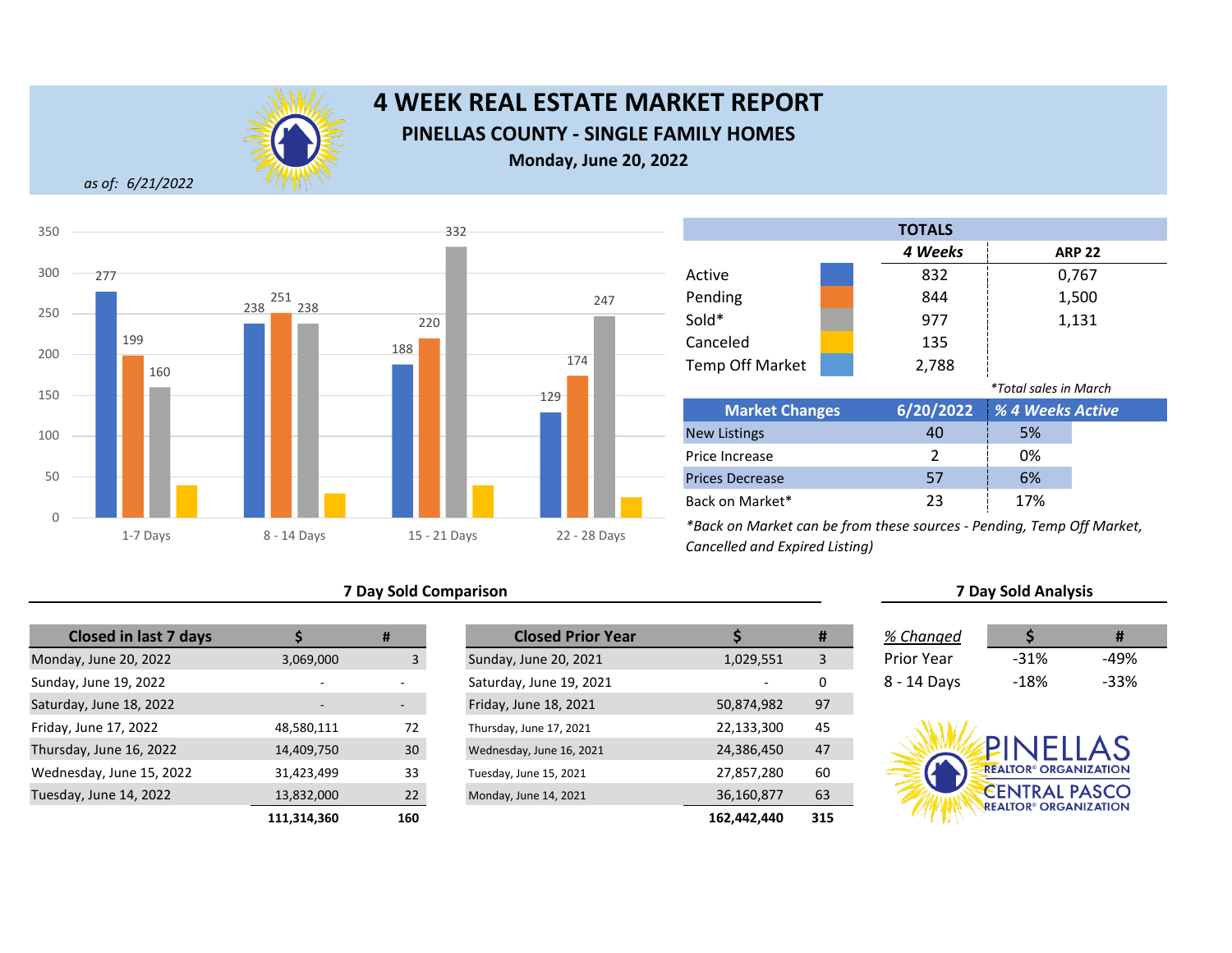

**PINELLAS COUNTY - CONDOMINIUM**

**Monday, June 20, 2022**

*as of: 6/21/2022*



## **7 Day Sold Comparison 7 Day Sold Analysis**

| <b>Closed in last 7 days</b> |                          | #               | <b>Closed Prior Year</b> |            |
|------------------------------|--------------------------|-----------------|--------------------------|------------|
| Monday, June 20, 2022        | 1,692,600                |                 | Sunday, June 20, 2021    | 350,000    |
| Sunday, June 19, 2022        | $\overline{\phantom{a}}$ |                 | Saturday, June 19, 2021  | 172,000    |
| Saturday, June 18, 2022      |                          |                 | Friday, June 18, 2021    | 16,708,500 |
| Friday, June 17, 2022        | 13,577,100               | 32              | Thursday, June 17, 2021  | 9,147,425  |
| Thursday, June 16, 2022      | 7,371,390                | 20 <sub>2</sub> | Wednesday, June 16, 2021 | 10,765,250 |
| Wednesday, June 15, 2022     | 5,086,251                | 17              | Tuesday, June 15, 2021   | 10,978,890 |
| Tuesday, June 14, 2022       | 5,548,900                | 10              | Monday, June 14, 2021    | 5,172,475  |
|                              | 33 276 241               | 81              |                          | 53 294 540 |

|                          | #                        | <b>Closed Prior Year</b> |            | #              | % Changed         |                                                                 |        |
|--------------------------|--------------------------|--------------------------|------------|----------------|-------------------|-----------------------------------------------------------------|--------|
| 1,692,600                |                          | Sunday, June 20, 2021    | 350,000    | $\overline{2}$ | <b>Prior Year</b> | -38%                                                            | $-49%$ |
|                          |                          | Saturday, June 19, 2021  | 172,000    | 2              | 8 - 14 Days       | $-36%$                                                          | $-35%$ |
| $\overline{\phantom{0}}$ | $\overline{\phantom{a}}$ | Friday, June 18, 2021    | 16,708,500 | 50             |                   |                                                                 |        |
| 13,577,100               | 32                       | Thursday, June 17, 2021  | 9,147,425  | 32             |                   |                                                                 |        |
| 7,371,390                | 20                       | Wednesday, June 16, 2021 | 10,765,250 | 27             |                   | PINFILAS                                                        |        |
| 5,086,251                | 17                       | Tuesday, June 15, 2021   | 10,978,890 | 24             |                   | <b>REALTOR® ORGANIZATION</b>                                    |        |
| 5,548,900                | 10                       | Monday, June 14, 2021    | 5,172,475  | 23             |                   | <b>CENTRAL PASCO</b><br><b>REALTOR<sup>®</sup> ORGANIZATION</b> |        |
| 33,276,241               | 81                       |                          | 53,294,540 | 160            |                   |                                                                 |        |

|                        |  | <b>TOTALS</b> |                              |       |  |
|------------------------|--|---------------|------------------------------|-------|--|
|                        |  | 4 Weeks       | <b>ARP 22</b>                |       |  |
| Active                 |  | 397           |                              | 0,549 |  |
| Pending                |  | 502           |                              | 1,286 |  |
| Sold*                  |  | 505           |                              | 819   |  |
| Canceled               |  | 75            |                              |       |  |
| <b>Temp Off Market</b> |  | 1,479         |                              |       |  |
|                        |  |               | <i>*Total sales in March</i> |       |  |
| <b>Market Changes</b>  |  | 6/20/2022     | % 4 Weeks Active             |       |  |
| <b>New Listings</b>    |  | 12            | 3%                           |       |  |
| Price Increase         |  | 0             | 0%                           |       |  |
| <b>Prices Decrease</b> |  | 13            | 3%                           |       |  |
| Back on Market*        |  | 9             | 12%                          |       |  |

| % Changed   |      | Ħ      |
|-------------|------|--------|
| Prior Year  | -38% | -49%   |
| 8 - 14 Days | -36% | $-35%$ |

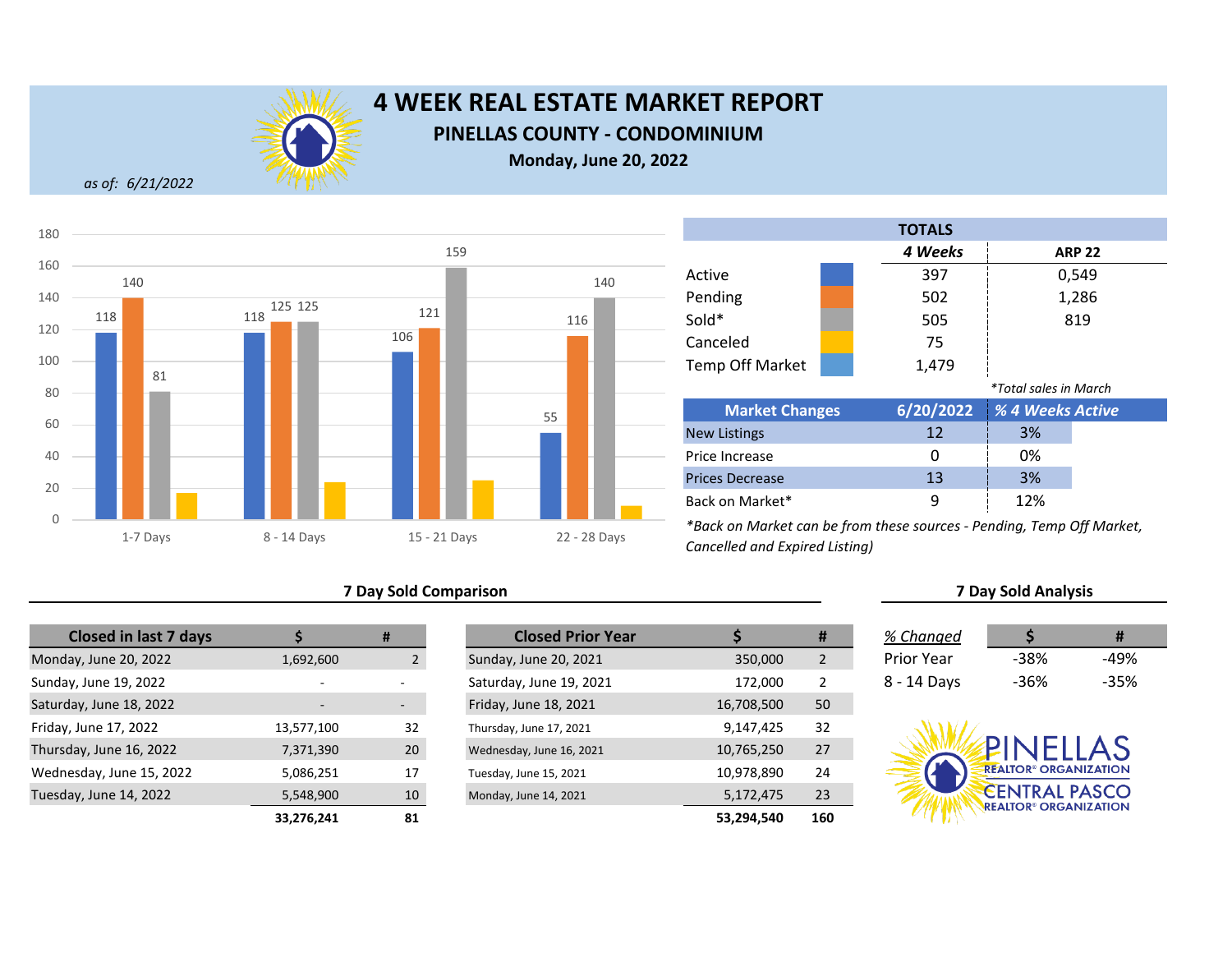

# **4 WEEK REAL ESTATE MARKET REPORT PASCO COUNTY - SINGLE FAMILY HOMES Monday, June 20, 2022**

*as of: 6/21/2022*



## **7 Day Sold Comparison 7 Day Sold Analysis**

| <b>Closed in last 7 days</b> |            | #                        | <b>Closed Prior Year</b> |            |
|------------------------------|------------|--------------------------|--------------------------|------------|
| Monday, June 20, 2022        |            |                          | Sunday, June 20, 2021    | 702,980    |
| Sunday, June 19, 2022        | ۰          | $\overline{\phantom{0}}$ | Saturday, June 19, 2021  | 2,222,250  |
| Saturday, June 18, 2022      | 2,080,448  | $\overline{4}$           | Friday, June 18, 2021    | 26,475,382 |
| Friday, June 17, 2022        | 23,242,409 | 56                       | Thursday, June 17, 2021  | 13,829,706 |
| Thursday, June 16, 2022      | 16,722,730 | 36                       | Wednesday, June 16, 2021 | 12,640,225 |
| Wednesday, June 15, 2022     | 11,265,735 | 24                       | Tuesday, June 15, 2021   | 16,669,700 |
| Tuesday, June 14, 2022       | 11,208,356 | 25                       | Monday, June 14, 2021    | 14,058,565 |
|                              | 64 519 678 | 145                      |                          | 86 598 808 |

|            | #                        | <b>Closed Prior Year</b> |            | #              | % Changed         |                                         |        |
|------------|--------------------------|--------------------------|------------|----------------|-------------------|-----------------------------------------|--------|
|            | $\overline{\phantom{a}}$ | Sunday, June 20, 2021    | 702,980    | $\overline{2}$ | <b>Prior Year</b> | $-25%$                                  | $-44%$ |
| $\sim$     | $\overline{\phantom{0}}$ | Saturday, June 19, 2021  | 2,222,250  | 5              | 8 - 14 Days       | $-34%$                                  | $-33%$ |
| 2,080,448  | $\overline{4}$           | Friday, June 18, 2021    | 26,475,382 | 76             |                   |                                         |        |
| 23,242,409 | 56                       | Thursday, June 17, 2021  | 13,829,706 | 41             |                   |                                         |        |
| 16,722,730 | 36                       | Wednesday, June 16, 2021 | 12,640,225 | 39             |                   | PINELLAS                                |        |
| 11,265,735 | 24                       | Tuesday, June 15, 2021   | 16,669,700 | 52             |                   | <b>REALTOR® ORGANIZATION</b>            |        |
| 11,208,356 | 25                       | Monday, June 14, 2021    | 14,058,565 | 43             |                   | <b>CENTRAL PASCO</b>                    |        |
| 64,519,678 | 145                      |                          | 86,598,808 | 258            |                   | <b>REALTOR<sup>®</sup> ORGANIZATION</b> |        |

|                        |  | <b>TOTALS</b> |                       |               |
|------------------------|--|---------------|-----------------------|---------------|
|                        |  | 4 Weeks       |                       | <b>ARP 22</b> |
| Active                 |  | 789           |                       | 0,564         |
| Pending                |  | 891           |                       | 1,834         |
| Sold*                  |  | 953           |                       | 0,998         |
| Canceled               |  | 116           |                       |               |
| <b>Temp Off Market</b> |  | 2,749         |                       |               |
|                        |  |               | *Total sales in March |               |
| <b>Market Changes</b>  |  | 6/20/2022     | % 4 Weeks Active      |               |
| <b>New Listings</b>    |  | 51            | 6%                    |               |
| Price Increase         |  | $\mathcal{P}$ | 0%                    |               |
| <b>Prices Decrease</b> |  | 39            | 4%                    |               |
| Back on Market*        |  | 10            | 9%                    |               |

| % Changed   |        | Ħ    |
|-------------|--------|------|
| Prior Year  | $-25%$ | -44% |
| ่ - 14 Davs | -34%   | -33% |

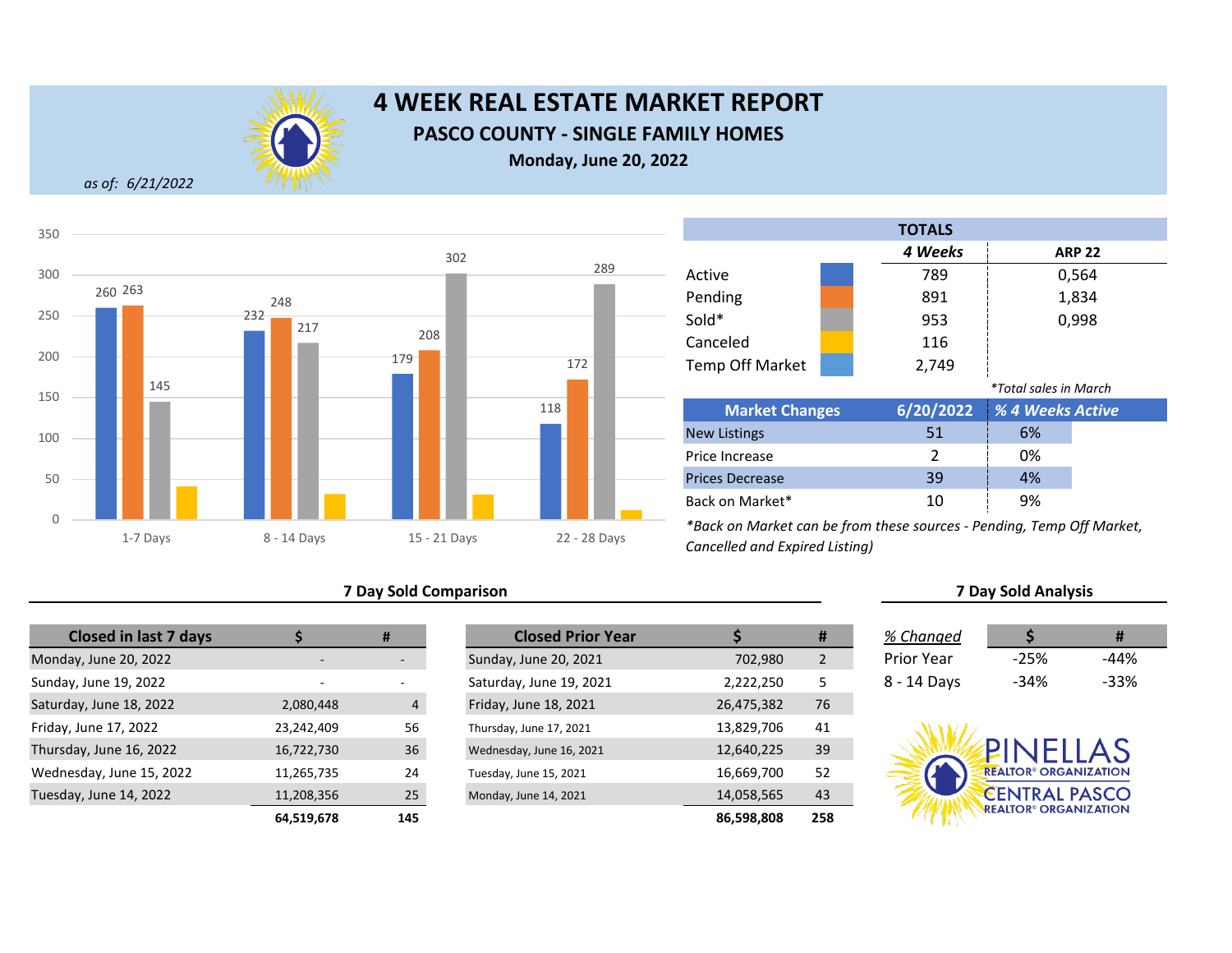

## **PASCO COUNTY - CONDOMINIUM**

**Monday, June 20, 2022**

*as of: 6/21/2022*



## **7 Day Sold Comparison 7 Day Sold Analysis**

| <b>Closed in last 7 days</b> |           | #   | <b>Closed Prior Year</b> |           |
|------------------------------|-----------|-----|--------------------------|-----------|
| Monday, June 20, 2022        |           |     | Sunday, June 20, 2021    |           |
| Sunday, June 19, 2022        |           |     | Saturday, June 19, 2021  |           |
| Saturday, June 18, 2022      |           |     | Friday, June 18, 2021    | 609,500   |
| Friday, June 17, 2022        | 902,500   | 5   | Thursday, June 17, 2021  | 467,000   |
| Thursday, June 16, 2022      | 617,000   | 5   | Wednesday, June 16, 2021 | 275,000   |
| Wednesday, June 15, 2022     | 450,000   | 3   | Tuesday, June 15, 2021   | 746,500   |
| Tuesday, June 14, 2022       | 477,000   | 3   | Monday, June 14, 2021    | 325,900   |
|                              | 2 446 500 | 16. |                          | 2.423.900 |

|                          | #  | <b>Closed Prior Year</b> |           | #  | % Changed         |                                                                 |        |
|--------------------------|----|--------------------------|-----------|----|-------------------|-----------------------------------------------------------------|--------|
|                          | -  | Sunday, June 20, 2021    |           | 0  | <b>Prior Year</b> | 1%                                                              | $-24%$ |
| $\overline{\phantom{a}}$ |    | Saturday, June 19, 2021  |           | 0  | 8 - 14 Days       | 86%                                                             | 129%   |
|                          | -  | Friday, June 18, 2021    | 609,500   | 4  |                   |                                                                 |        |
| 902,500                  |    | Thursday, June 17, 2021  | 467,000   | 4  |                   |                                                                 |        |
| 617,000                  |    | Wednesday, June 16, 2021 | 275,000   | 3  |                   | PINFIIAS                                                        |        |
| 450,000                  |    | Tuesday, June 15, 2021   | 746,500   |    |                   | <b>REALTOR<sup>®</sup> ORGANIZATION</b>                         |        |
| 477,000                  |    | Monday, June 14, 2021    | 325,900   | 3  |                   | <b>CENTRAL PASCO</b><br><b>REALTOR<sup>®</sup> ORGANIZATION</b> |        |
| 2,446,500                | 16 |                          | 2,423,900 | 21 |                   |                                                                 |        |

|                       | <b>TOTALS</b> |                              |               |  |
|-----------------------|---------------|------------------------------|---------------|--|
|                       | 4 Weeks       |                              | <b>ARP 22</b> |  |
| Active                | 41            |                              | 081           |  |
| Pending               | 53            |                              | 268           |  |
| Sold*                 | 64            |                              | 190           |  |
| Canceled              | 10            |                              |               |  |
| Temp Off Market       | 168           |                              |               |  |
|                       |               | <i>*Total sales in March</i> |               |  |
| <b>Market Changes</b> | 6/20/2022     | % 4 Weeks Active             |               |  |
| <b>New Listings</b>   | O             | 0%                           |               |  |
| Price Increase        | 0             | 0%                           |               |  |

0 0% 3 5% 0 0% Prices Decrease Back on Market\*

| % Changed   |     | #      |
|-------------|-----|--------|
| Prior Year  | 1%  | $-24%$ |
| 8 - 14 Days | 86% | 129%   |

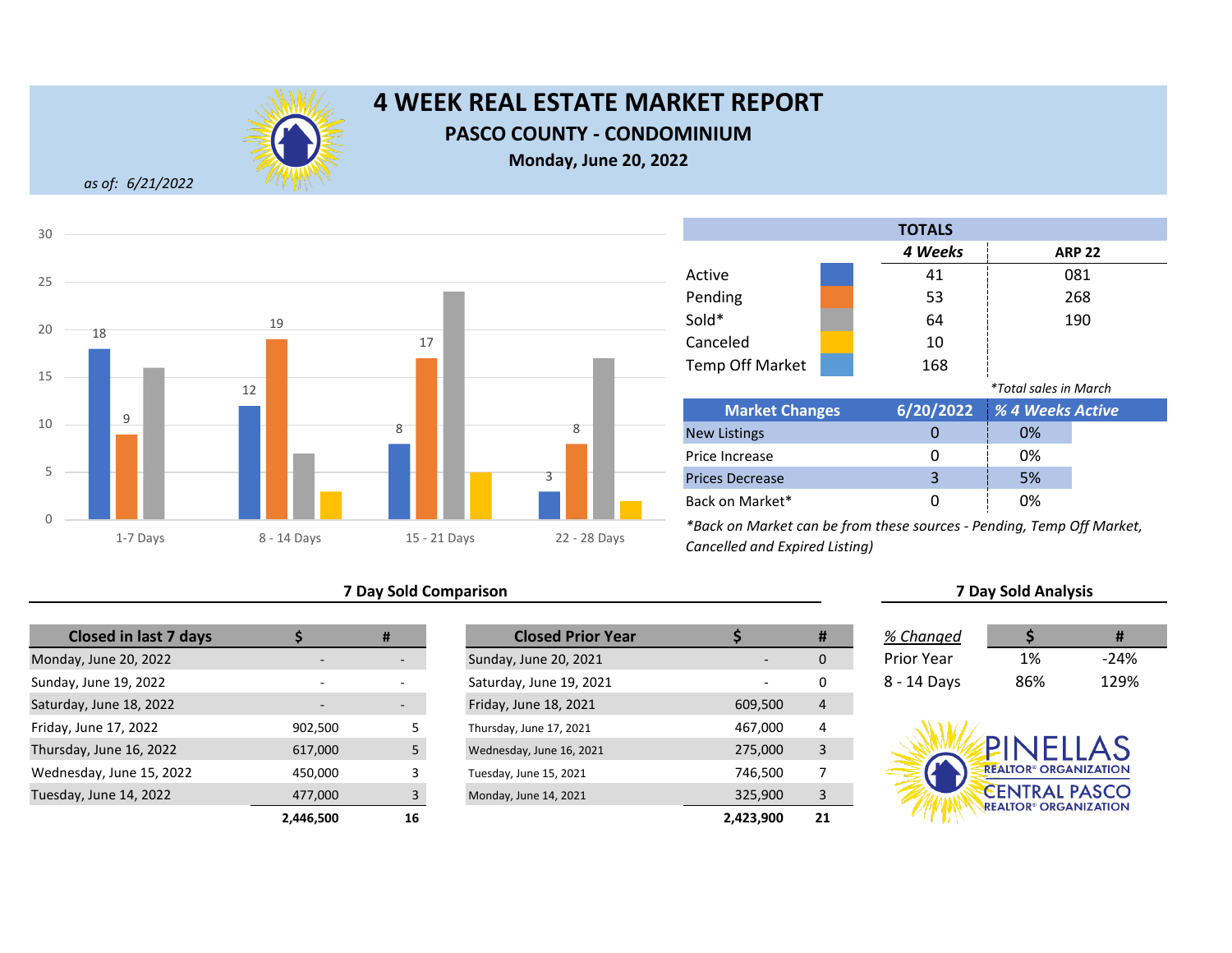

# **4 WEEK REAL ESTATE MARKET REPORT HILLSBOROUGH COUNTY - SINGLE FAMILY HOMES Monday, June 20, 2022**

*as of: 6/21/2022*



## **7 Day Sold Comparison 7 Day Sold Analysis**

| <b>Closed in last 7 days</b> |                    | #            | <b>Closed Prior Year</b> |                    |
|------------------------------|--------------------|--------------|--------------------------|--------------------|
| Monday, June 20, 2022        | 1,745,000          | 3            | Sunday, June 20, 2021    | 295,000            |
| Sunday, June 19, 2022        |                    |              | Saturday, June 19, 2021  | 702,000            |
| Saturday, June 18, 2022      | 304,000            | $\mathbf{1}$ | Friday, June 18, 2021    | 64,850,583         |
| Friday, June 17, 2022        | 60,167,741         | 105          | Thursday, June 17, 2021  | 33,699,243         |
| Thursday, June 16, 2022      | 33,113,127         | 67           | Wednesday, June 16, 2021 | 37,188,376         |
| Wednesday, June 15, 2022     | 35,829,828         | 56           | Tuesday, June 15, 2021   | 44,538,143         |
| Tuesday, June 14, 2022       | 26,658,810         | 51           | Monday, June 14, 2021    | 53,988,172         |
|                              | <b>127 010 EAC</b> | כסר          |                          | <b>225 261 517</b> |

|             | #            | <b>Closed Prior Year</b> |             | #            | % Changed   |                                         | #      |
|-------------|--------------|--------------------------|-------------|--------------|-------------|-----------------------------------------|--------|
| 1,745,000   | 3            | Sunday, June 20, 2021    | 295,000     | $\mathbf{1}$ | Prior Year  | $-33%$                                  | $-44%$ |
| -           |              | Saturday, June 19, 2021  | 702.000     | 2            | 8 - 14 Days | $-23%$                                  | $-24%$ |
| 304,000     | $\mathbf{1}$ | Friday, June 18, 2021    | 64,850,583  | 147          |             |                                         |        |
| 60,167,741  | 105          | Thursday, June 17, 2021  | 33,699,243  | 67           |             |                                         |        |
| 33,113,127  | 67           | Wednesday, June 16, 2021 | 37,188,376  | 80           |             | PINELLAS                                |        |
| 35,829,828  | 56           | Tuesday, June 15, 2021   | 44,538,143  | 97           |             | <b>REALTOR® ORGANIZATION</b>            |        |
| 26,658,810  | 51           | Monday, June 14, 2021    | 53,988,172  | 107          |             | <b>CENTRAL PASCO</b>                    |        |
| 157,818,506 | 283          |                          | 235,261,517 | 501          |             | <b>REALTOR<sup>®</sup> ORGANIZATION</b> |        |

|                       | <b>TOTALS</b> |                              |
|-----------------------|---------------|------------------------------|
|                       | 4 Weeks       | <b>ARP 22</b>                |
| Active                | 1,421         | 1,130                        |
| Pending               | 1,810         | 2,690                        |
| Sold*                 | 1,521         | 1,640                        |
| Canceled              | 213           |                              |
| Temp Off Market       | 4,965         |                              |
|                       |               | <i>*Total sales in March</i> |
| <b>Market Changes</b> |               | 6/20/2022 % 4 Weeks Active   |

| <b>Market Changes</b>  |    | 6/20/2022 % 4 Weeks Active |  |
|------------------------|----|----------------------------|--|
| <b>New Listings</b>    | 61 | 4%                         |  |
| Price Increase         | 11 | 1%                         |  |
| <b>Prices Decrease</b> | 68 | 4%                         |  |
| Back on Market*        | 17 | 8%                         |  |

| % Changed   | S      | #      |
|-------------|--------|--------|
| Prior Year  | -33%   | -44%   |
| 8 - 14 Days | $-23%$ | $-24%$ |

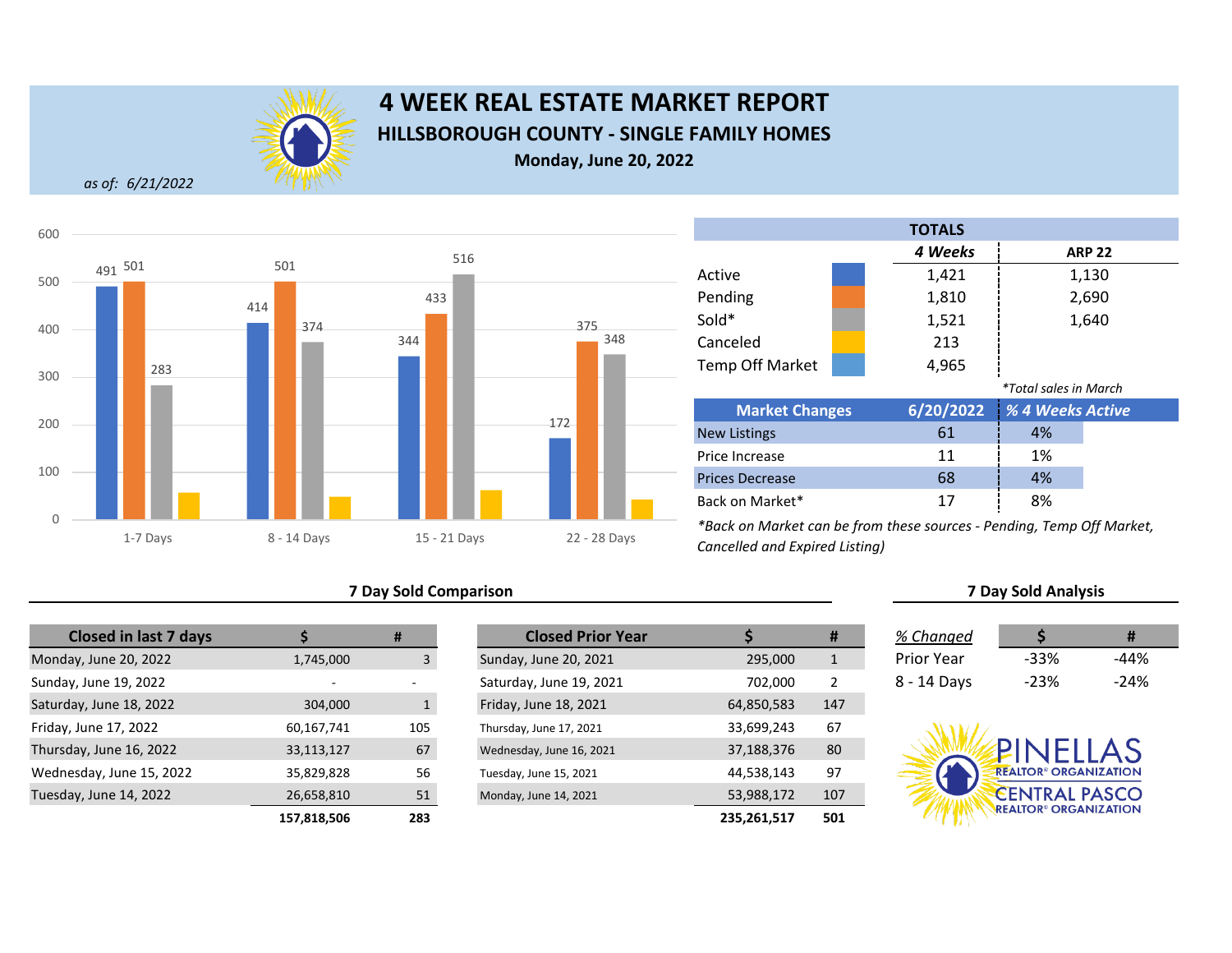

# **4 WEEK REAL ESTATE MARKET REPORT HILLSBOROUGH COUNTY - CONDOMINIUM**

**Monday, June 20, 2022**

*as of: 6/21/2022*



## **7 Day Sold Comparison 7 Day Sold Analysis**

| <b>Closed in last 7 days</b> |                          | #  | <b>Closed Prior Year</b> |            |
|------------------------------|--------------------------|----|--------------------------|------------|
| Monday, June 20, 2022        | 6,985,800                |    | Sunday, June 20, 2021    |            |
| Sunday, June 19, 2022        | $\overline{\phantom{0}}$ |    | Saturday, June 19, 2021  | 159,280    |
| Saturday, June 18, 2022      |                          |    | Friday, June 18, 2021    | 6,564,600  |
| Friday, June 17, 2022        | 3,911,100                | 12 | Thursday, June 17, 2021  | 2,732,400  |
| Thursday, June 16, 2022      | 12,968,697               | 21 | Wednesday, June 16, 2021 | 2,582,300  |
| Wednesday, June 15, 2022     | 7,266,831                | 13 | Tuesday, June 15, 2021   | 4,006,800  |
| Tuesday, June 14, 2022       | 1,064,900                | 4  | Monday, June 14, 2021    | 8,890,500  |
|                              | 22 197 228               | 52 |                          | 24 935 880 |

|                          | #                        | <b>Closed Prior Year</b> |            | #  | % Changed         |                                         |        |
|--------------------------|--------------------------|--------------------------|------------|----|-------------------|-----------------------------------------|--------|
| 6,985,800                |                          | Sunday, June 20, 2021    |            | 0  | <b>Prior Year</b> | 29%                                     | $-36%$ |
|                          |                          | Saturday, June 19, 2021  | 159,280    | 1  | 8 - 14 Days       | 144%                                    | $-58%$ |
| $\overline{\phantom{0}}$ | $\overline{\phantom{a}}$ | Friday, June 18, 2021    | 6,564,600  | 28 |                   |                                         |        |
| 3,911,100                | 12                       | Thursday, June 17, 2021  | 2,732,400  | 10 |                   |                                         |        |
| 12,968,697               | 21                       | Wednesday, June 16, 2021 | 2,582,300  | 15 |                   | PINELLAS                                |        |
| 7,266,831                | 13                       | Tuesday, June 15, 2021   | 4,006,800  | 16 |                   | <b>REALTOR® ORGANIZATION</b>            |        |
| 1,064,900                |                          | Monday, June 14, 2021    | 8,890,500  | 11 |                   | <b>CENTRAL PASCO</b>                    |        |
| 32,197,328               | 52                       |                          | 24,935,880 | 81 |                   | <b>REALTOR<sup>®</sup> ORGANIZATION</b> |        |

|                        | <b>TOTALS</b> |                              |               |
|------------------------|---------------|------------------------------|---------------|
|                        | 4 Weeks       |                              | <b>ARP 22</b> |
| Active                 | 203           |                              | 242           |
| Pending                | 210           |                              | 687           |
| Sold*                  | 194           |                              | 500           |
| Canceled               | 24            |                              |               |
| <b>Temp Off Market</b> | 631           |                              |               |
|                        |               | <i>*Total sales in March</i> |               |
| <b>Market Changes</b>  | 6/20/2022     | <b>1% 4 Weeks Active</b>     |               |
|                        | $\sim$        | $\sim$                       |               |

| <b>Market Changes</b>  |    | 6/20/2022   % 4 Weeks Active |  |
|------------------------|----|------------------------------|--|
| <b>New Listings</b>    | 12 | 6%                           |  |
| Price Increase         |    | 0%                           |  |
| <b>Prices Decrease</b> |    | 3%                           |  |
| Back on Market*        |    | 13%                          |  |

| % Changed   |      | #    |
|-------------|------|------|
| rior Year?  | 29%  | -36% |
| 3 - 14 Days | 144% | -58% |

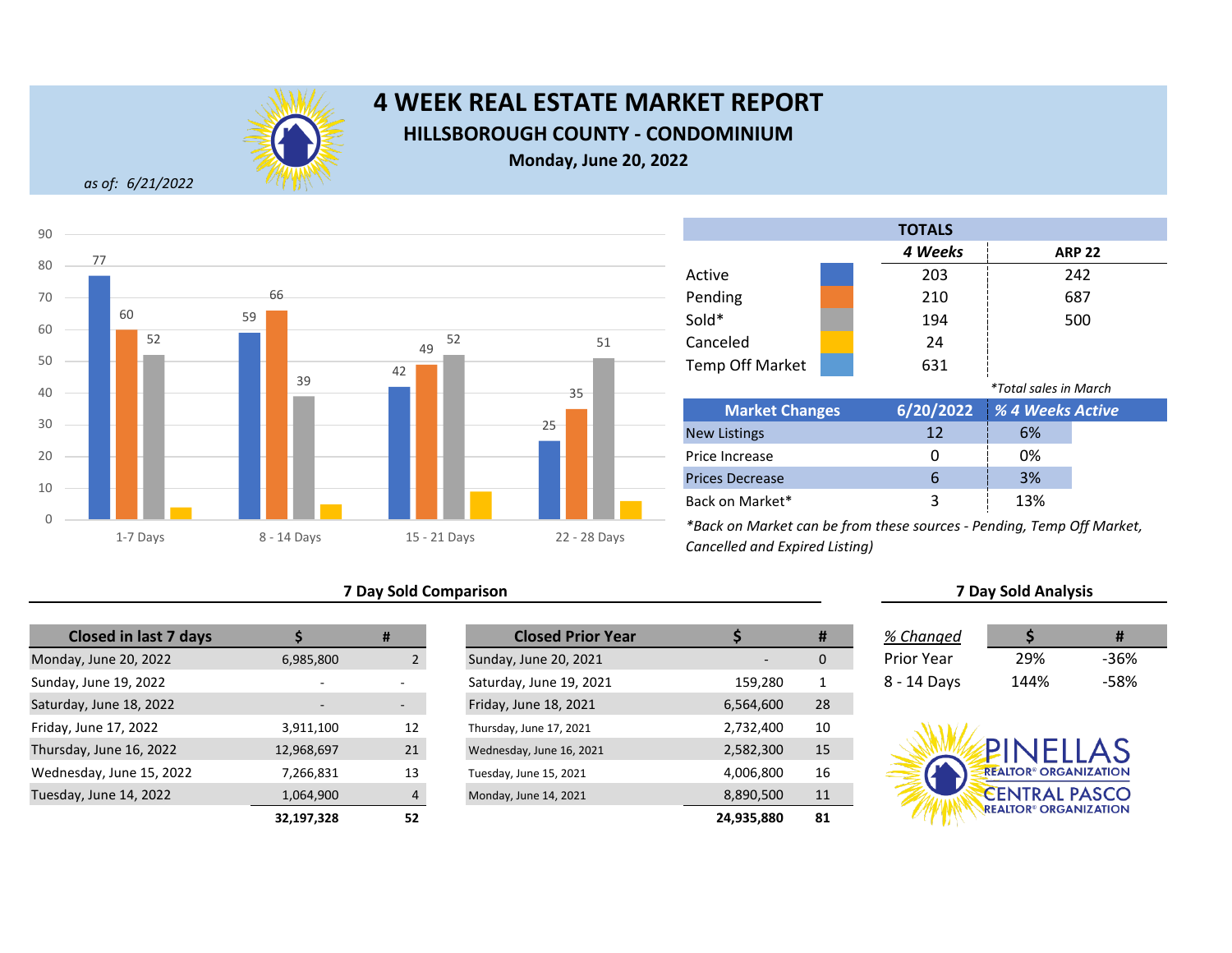

# **4 WEEK REAL ESTATE MARKET REPORT SARASOTA COUNTY - SINGLE FAMILY HOMES Monday, June 20, 2022**

*as of: 6/21/2022*



## **7 Day Sold Comparison 7 Day Sold Analysis**

| <b>Closed in last 7 days</b> |                | #   | <b>Closed Prior Year</b> |             |
|------------------------------|----------------|-----|--------------------------|-------------|
| Monday, June 20, 2022        | 411,000        |     | Sunday, June 20, 2021    | 345,000     |
| Sunday, June 19, 2022        | $\overline{a}$ |     | Saturday, June 19, 2021  | 1,105,000   |
| Saturday, June 18, 2022      |                |     | Friday, June 18, 2021    | 33,629,207  |
| Friday, June 17, 2022        | 25,233,474     | 40  | Thursday, June 17, 2021  | 13,146,555  |
| Thursday, June 16, 2022      | 24,605,584     | 32  | Wednesday, June 16, 2021 | 17,860,879  |
| Wednesday, June 15, 2022     | 24,656,152     | 27  | Tuesday, June 15, 2021   | 38,039,150  |
| Tuesday, June 14, 2022       | 20,758,500     | 21  | Monday, June 14, 2021    | 25,966,300  |
|                              | 95.664.710     | 121 |                          | 130.092.091 |

|            | #                        | <b>Closed Prior Year</b> |             | #   | % Changed         |                                         | #      |
|------------|--------------------------|--------------------------|-------------|-----|-------------------|-----------------------------------------|--------|
| 411,000    |                          | Sunday, June 20, 2021    | 345,000     | 1   | <b>Prior Year</b> | $-26%$                                  | $-45%$ |
|            |                          | Saturday, June 19, 2021  | 1,105,000   | 3   | 8 - 14 Days       | $-10\%$                                 | $-24%$ |
|            | $\overline{\phantom{a}}$ | Friday, June 18, 2021    | 33,629,207  | 61  |                   |                                         |        |
| 25,233,474 | 40                       | Thursday, June 17, 2021  | 13,146,555  | 27  |                   |                                         |        |
| 24,605,584 | 32                       | Wednesday, June 16, 2021 | 17,860,879  | 36  |                   | PINFILAS                                |        |
| 24,656,152 | 27                       | Tuesday, June 15, 2021   | 38,039,150  | 51  |                   | <b>REALTOR® ORGANIZATION</b>            |        |
| 20,758,500 | 21                       | Monday, June 14, 2021    | 25,966,300  | 43  |                   | <b>CENTRAL PASCO</b>                    |        |
| 95,664,710 | 121                      |                          | 130,092,091 | 222 |                   | <b>REALTOR<sup>®</sup> ORGANIZATION</b> |        |

|                        | <b>TOTALS</b> |                              |               |
|------------------------|---------------|------------------------------|---------------|
|                        | 4 Weeks       |                              | <b>ARP 22</b> |
| Active                 | 675           |                              | 0,711         |
| Pending                | 622           |                              | 1,444         |
| Sold*                  | 709           |                              | 367           |
| Canceled               | 102           |                              |               |
| <b>Temp Off Market</b> | 2,108         |                              |               |
|                        |               | <i>*Total sales in March</i> |               |
| <b>Market Changes</b>  | 6/20/2022     | % 4 Weeks Active             |               |
| <b>New Listings</b>    | 33            | 5%                           |               |
| Price Increase         | Ω             | 0%                           |               |
| <b>Prices Decrease</b> | 35            | 5%                           |               |
| Back on Market*        | 9             | 9%                           |               |

| Changed |       |       |
|---------|-------|-------|
| or Vaar | -2604 | -4502 |

|             | - - - - | .      |
|-------------|---------|--------|
| 3 - 14 Days | -10%    | $-24%$ |
|             |         |        |
|             |         |        |

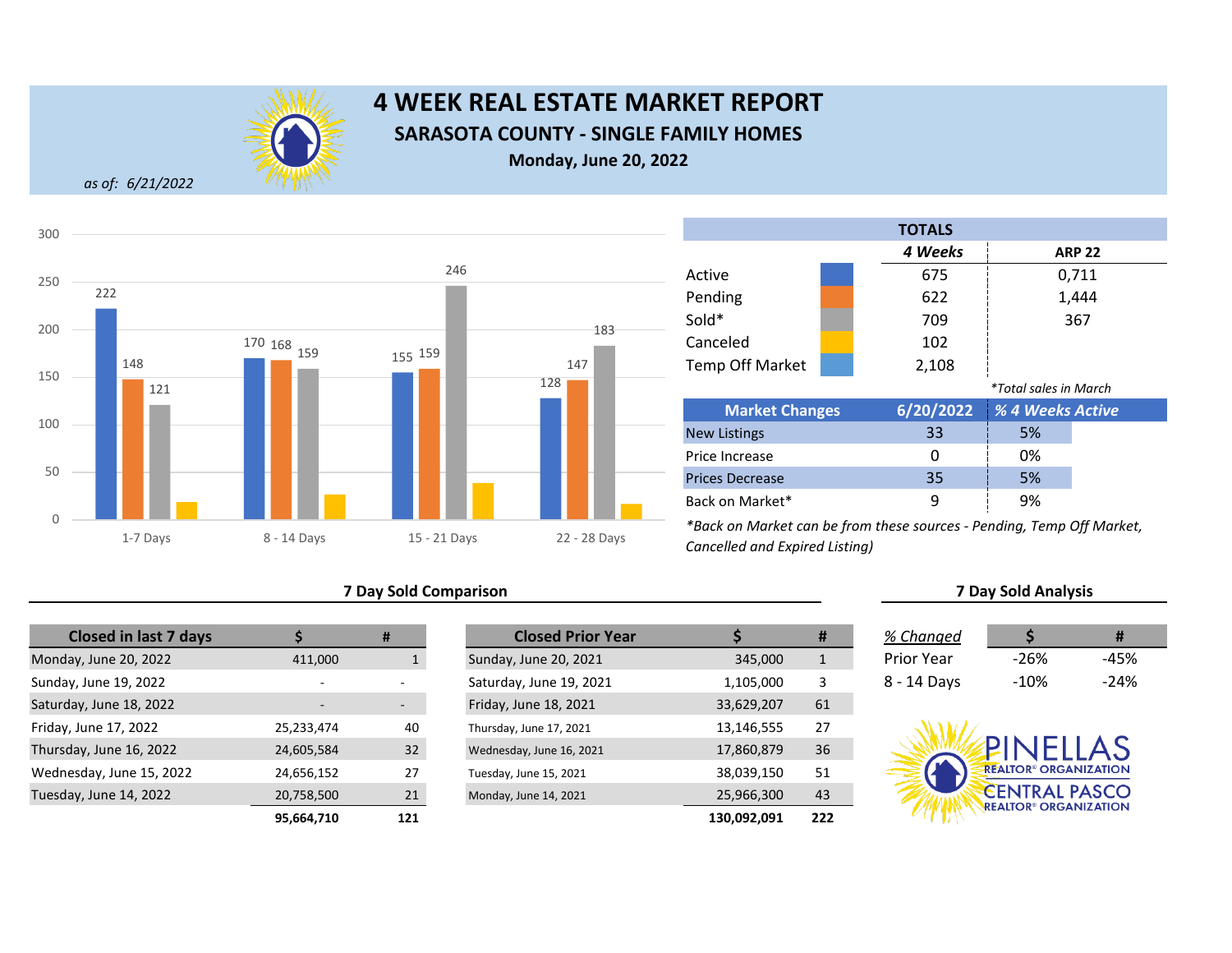

# **4 WEEK REAL ESTATE MARKET REPORT SARASOTA COUNTY -CONDOMINIUM**

**Monday, June 20, 2022**

*as of: 6/21/2022*



|                        |  | <b>TOTALS</b> |                              |               |
|------------------------|--|---------------|------------------------------|---------------|
|                        |  | 4 Weeks       |                              | <b>ARP 22</b> |
| Active                 |  | 217           |                              | 0,245         |
| Pending                |  | 214           |                              | 761           |
| Sold*                  |  | 261           |                              | 190           |
| Canceled               |  | 33            |                              |               |
| <b>Temp Off Market</b> |  | 725           |                              |               |
|                        |  |               | <i>*Total sales in March</i> |               |
| <b>Market Changes</b>  |  | 6/20/2022     | % 4 Weeks Active             |               |
| <b>New Listings</b>    |  | 10            | 5%                           |               |
| Price Increase         |  | 1             | 0%                           |               |
| <b>Prices Decrease</b> |  | 4             | 2%                           |               |

*\*Back on Market can be from these sources - Pending, Temp Off Market, Cancelled and Expired Listing)*

## **7 Day Sold Comparison 7 Day Sold Analysis**

| <b>Closed in last 7 days</b> |                          | #  | <b>Closed Prior Year</b> |            |
|------------------------------|--------------------------|----|--------------------------|------------|
| Monday, June 20, 2022        | 3,004,400                | 5  | Sunday, June 20, 2021    |            |
| Sunday, June 19, 2022        | $\overline{\phantom{0}}$ |    | Saturday, June 19, 2021  |            |
| Saturday, June 18, 2022      |                          |    | Friday, June 18, 2021    | 21,062,551 |
| Friday, June 17, 2022        | 6,977,800                | 9  | Thursday, June 17, 2021  | 10,689,800 |
| Thursday, June 16, 2022      | 9,335,390                | 13 | Wednesday, June 16, 2021 | 5,581,000  |
| Wednesday, June 15, 2022     | 7,423,800                |    | Tuesday, June 15, 2021   | 13,799,500 |
| Tuesday, June 14, 2022       | 2,359,900                |    | Monday, June 14, 2021    | 15,045,799 |
|                              | 29 101 290               | 41 |                          | 66 178 650 |

|                | #                        | <b>Closed Prior Year</b> |            | #   | % Changed         |                                         | #      |
|----------------|--------------------------|--------------------------|------------|-----|-------------------|-----------------------------------------|--------|
| 3,004,400      |                          | Sunday, June 20, 2021    |            | 0   | <b>Prior Year</b> | -56%                                    | $-60%$ |
| $\overline{a}$ |                          | Saturday, June 19, 2021  |            | 0   | 8 - 14 Days       | $-11%$                                  | $-15%$ |
|                | $\overline{\phantom{a}}$ | Friday, June 18, 2021    | 21,062,551 | 30  |                   |                                         |        |
| 6,977,800      | 9                        | Thursday, June 17, 2021  | 10,689,800 | 15  |                   |                                         |        |
| 9,335,390      | 13                       | Wednesday, June 16, 2021 | 5,581,000  | 13  |                   | PINELLAS                                |        |
| 7,423,800      |                          | Tuesday, June 15, 2021   | 13,799,500 | 19  |                   | <b>REALTOR® ORGANIZATION</b>            |        |
| 2,359,900      |                          | Monday, June 14, 2021    | 15,045,799 | 25  |                   | <b>CENTRAL PASCO</b>                    |        |
| 29,101,290     | 41                       |                          | 66,178,650 | 102 |                   | <b>REALTOR<sup>®</sup> ORGANIZATION</b> |        |

Back on Market\*

2 6%

| % Changed   |        | #      |
|-------------|--------|--------|
| Prior Year  | -56%   | -60%   |
| 8 - 14 Days | $-11%$ | $-15%$ |

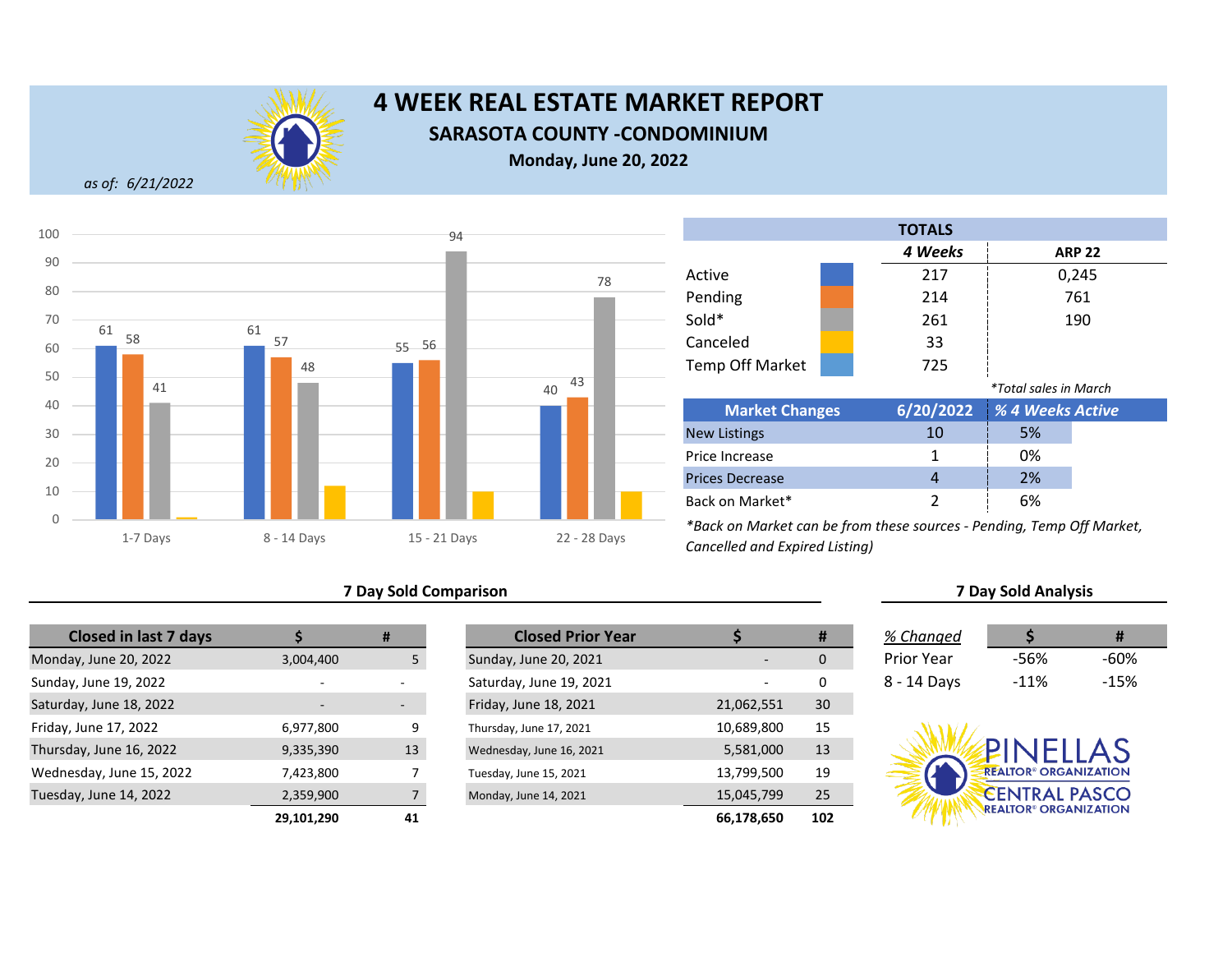

# **4 WEEK REAL ESTATE MARKET REPORT MANATEE COUNTY - SINGLE FAMILY HOMES Monday, June 20, 2022**

*as of: 6/21/2022*



## **7 Day Sold Comparison 7 Day Sold Analysis**

| <b>Closed in last 7 days</b> |                          | #           | <b>Closed Prior Year</b> |            |
|------------------------------|--------------------------|-------------|--------------------------|------------|
| Monday, June 20, 2022        | 1,564,500                |             | Sunday, June 20, 2021    |            |
| Sunday, June 19, 2022        | $\overline{\phantom{0}}$ |             | Saturday, June 19, 2021  | 509,610    |
| Saturday, June 18, 2022      | 993,000                  | $2^{\circ}$ | Friday, June 18, 2021    | 26,573,495 |
| Friday, June 17, 2022        | 23,972,011               | 33          | Thursday, June 17, 2021  | 9,311,979  |
| Thursday, June 16, 2022      | 14,362,217               | 24          | Wednesday, June 16, 2021 | 15,039,100 |
| Wednesday, June 15, 2022     | 14,904,890               | 19          | Tuesday, June 15, 2021   | 18,367,622 |
| Tuesday, June 14, 2022       | 10,094,005               | 20          | Monday, June 14, 2021    | 15,547,755 |
|                              | <b>65.890.623</b>        | 1ሰበ         |                          | 85 349 561 |

|                          | #               | <b>Closed Prior Year</b> |            | #              | % Changed         |                                         |        |
|--------------------------|-----------------|--------------------------|------------|----------------|-------------------|-----------------------------------------|--------|
| 1,564,500                |                 | Sunday, June 20, 2021    |            | 0              | <b>Prior Year</b> | $-23%$                                  | $-38%$ |
| $\overline{\phantom{a}}$ | -               | Saturday, June 19, 2021  | 509,610    | $\overline{2}$ | 8 - 14 Days       | $-21%$                                  | $-11%$ |
| 993,000                  |                 | Friday, June 18, 2021    | 26,573,495 | 40             |                   |                                         |        |
| 23,972,011               | 33              | Thursday, June 17, 2021  | 9,311,979  | 20             |                   |                                         |        |
| 14,362,217               | 24              | Wednesday, June 16, 2021 | 15,039,100 | 29             |                   | PINELLAS                                |        |
| 14,904,890               | 19              | Tuesday, June 15, 2021   | 18,367,622 | 37             |                   | <b>REALTOR<sup>®</sup> ORGANIZATION</b> |        |
| 10,094,005               | 20 <sup>°</sup> | Monday, June 14, 2021    | 15,547,755 | 33             |                   | <b>CENTRAL PASCO</b>                    |        |
| 65,890,623               | 100             |                          | 85,349,561 | 161            |                   | <b>REALTOR<sup>®</sup> ORGANIZATION</b> |        |

| <b>TOTALS</b>   |                        |  |           |                              |               |  |
|-----------------|------------------------|--|-----------|------------------------------|---------------|--|
|                 |                        |  | 4 Weeks   |                              | <b>ARP 22</b> |  |
|                 | Active                 |  | 610       |                              | 0,468         |  |
|                 | Pending                |  | 530       |                              | 1,128         |  |
|                 | Sold*                  |  | 554       |                              | 0,884         |  |
|                 | Canceled               |  | 67        |                              |               |  |
|                 | <b>Temp Off Market</b> |  | 1,761     |                              |               |  |
|                 |                        |  |           | <i>*Total sales in March</i> |               |  |
|                 | <b>Market Changes</b>  |  | 6/20/2022 | % 4 Weeks Active             |               |  |
|                 | <b>New Listings</b>    |  | 20        | 3%                           |               |  |
|                 | Price Increase         |  | 3         | 1%                           |               |  |
|                 | <b>Prices Decrease</b> |  | 21        | 4%                           |               |  |
| Back on Market* |                        |  | 8         | 12%                          |               |  |

| 6 Changed   |        |        |
|-------------|--------|--------|
| 'rior Year  | $-23%$ | -38%   |
| $= 14$ Dave | -21%   | $-11%$ |